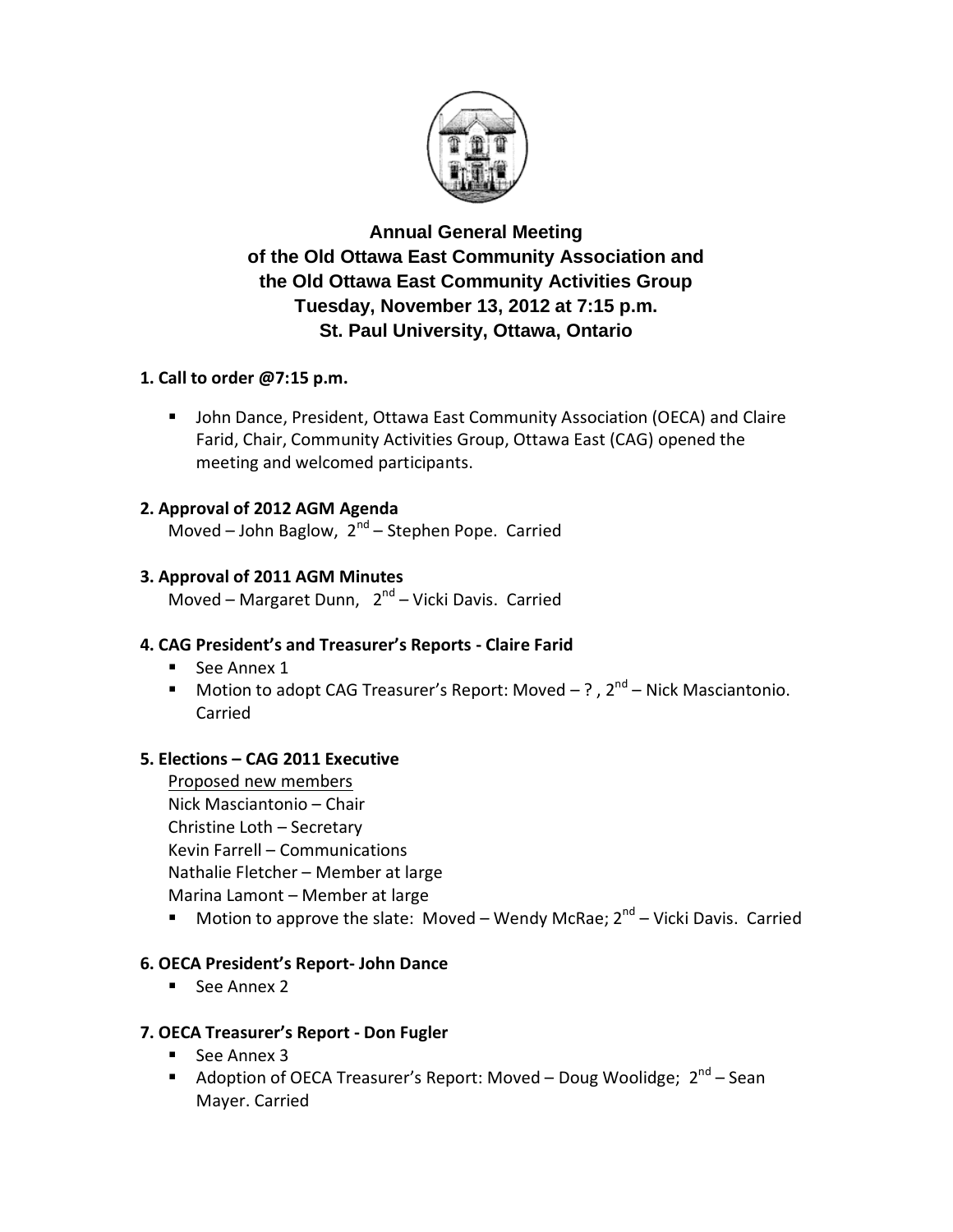## **8. Election - OECA Board Vacancy**

 John Dance advised that there is one vacant position and invited expressions of interest.

## **9. OECA Committee Reports**

**Membership - Barbara Hicks**

- Membership drive and final numbers being finalized.

- Thanks to Wendy McRae for overseeing membership drive, Jan D'Arcy and Vicki Davis for organizing certain areas.

- Volunteers to assist with canvassing for next membership drive are needed.

# **Planning – Stephen Pope**

- Stephen provided an overview of the role and work of the Planning Committee. - Committee has grown (current members are Stephen Pope, John Baglow, Paul Goodkey and Bob Parkins), but continues to look to expand its work with representation from all neighbourhoods in Old Ottawa East.

- Stephen responded to questions about various proposed developments.

# **Transportation: Ron Rose**

- Key issues include: 1) Hawthorne east traffic calming – planned for spring/summer 2012; 2) sewer replacement north of Queensway – this summer and fall; 3) Highway 417 widening – Lees east on-ramp to close for 5 years, starting in spring 2012; 4) OC Transpo – looking at ways to enhance serve for seniors and access to medical facilities, following removal of bus #16; 5) McIraith Bridge and Main Street reconstruction projects – work on bridge is scheduled to start in 2013, Main St. work to begin in spring 2014 and last for two construction seasons. OECA involved through Public Advisory Group; has also created consultative group to consult with the community on their ideas.

# **Sustainable Living Old Ottawa East (SLOE) – Vicki Davis**

- Vicki outlined the mandate and work of SLOE, highlighting projects over the past 6 years (community gardens, Children's Garden, Main Farmers' Market and the Rideau River Nature Trail).

- With a small but active advisory board and participation of many partner organizations the programming and activities at the Children's Garden have been very rich. A new cedar branch structure was added this year. The Garden has benefitted especially from its partnership with Lady Evelyn School and with the Sandy Hill Community Health Centre.

- SLOE has also adopted Brantwood Park, Springhurst Park and Rideau River Trail Park for cleanup of garbage and graffiti. As well, SLOE organizes events and activities which promote sustainable living and community engagement such as the car free day event, seminars and shoreline walks. The most noticeable new project this year is the Lees Avenue Community Gardens beside 170 Lees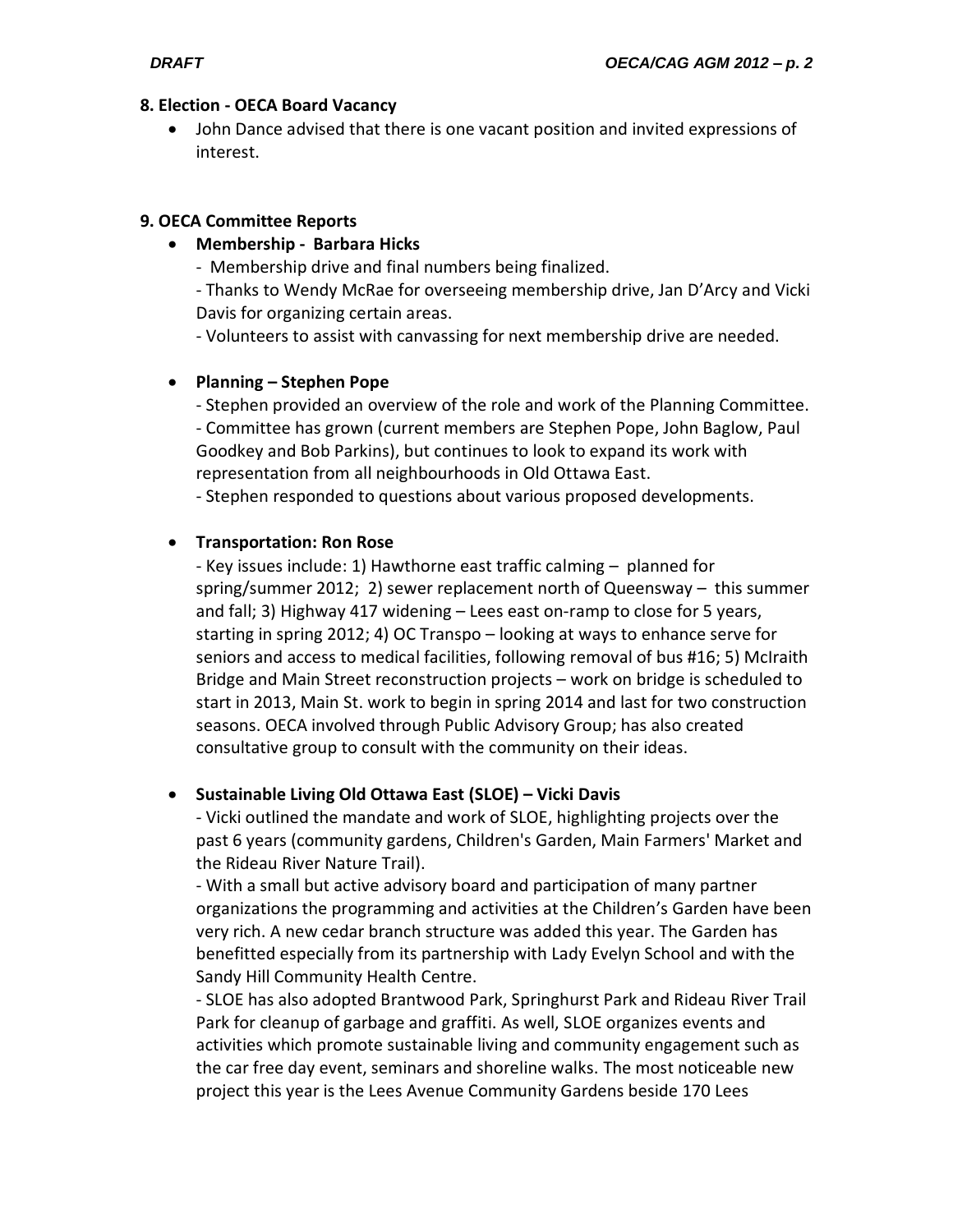Avenue, which was not initiated directly by SLOE, but was assisted by some SLOE members and members of the community gardens behind Saint Paul University. - The Rideau River Nature Trail received funding last fall from Fido and Evergreen Foundation for the design of a trail through Brantwood Park. A proposed design by Martha Lush, a noted landscape architect, has been developed and will soon be given to the City. Also, because of SLOE's lobbying efforts, the Lees Avenue campus of University of Ottawa presently undergoing renovations to create a stadium in the former parking lot will include a crushed stone pathway along the river for cycling and pedestrian use. This will eventually connect to the path under the transitway and to the one connecting to Springhurst Avenue. - SLOE's successful projects have inspired other community groups, funders, and connections to research organizations. Recently Carleton University has offered SLOE a chance to benefit, as a community partner, in a multi-year initiative funded by the Social Sciences and Humanities Research Council. The initial project will focus on identifying and assessing some approaches to support longterm sustainability in the development of the Oblate lands, building on the foundations that have already been put in place through the Community Design Plan and the demonstration plan for the site.

- The SLOE website is at www.sustainablelivingottawaeast.ca.

# **Communications – Catherine Pacella**

- Catherine reported on the new OECA website and asked for feedback and suggestions. She noted that OECA meeting agendas and minutes are posted and described some of the other content on the site.

# **10. City Councillor's Report – David Chernushenko**

■ The Councillor commented on several key community issues – footbridge, Main Street redevelopment, and infill development, noting in particular the need to think ahead to the next century in the redevelopment of Main Street.

# **11. OECA Constitution and Bylaws – proposed Changes – John Dance**

- A presentation of proposed changes to the OECA constitution and bylaws was made, followed by discussion.
- A motion was moved to adopt the revised Constitution and bylaws. Moved  $-Jim$ Strang; 2<sup>nd</sup> – Christian Pupp. A sub-motion was proposed to maintain bylaw 8 (pertaining to the relationships between the OECA and the Mainstreeter) in its current form. Moved – Nick Masciantonio; 2<sup>nd</sup> – Lyse Morisset.
- The sub-motion was voted on and defeated. The main motion carried.
- Constitution: <http://www.ottawaeast.ca/files/oeca-constitution-2012.pdf>
- Bylaws[: http://www.ottawaeast.ca/files/oeca-bylaws-2012.pdf](http://www.ottawaeast.ca/files/oeca-bylaws-2012.pdf)

# **12. Open Forum**

**13. Motion to adjourn** Moved – John Baglow; 2nd – Don Fugler. Carried.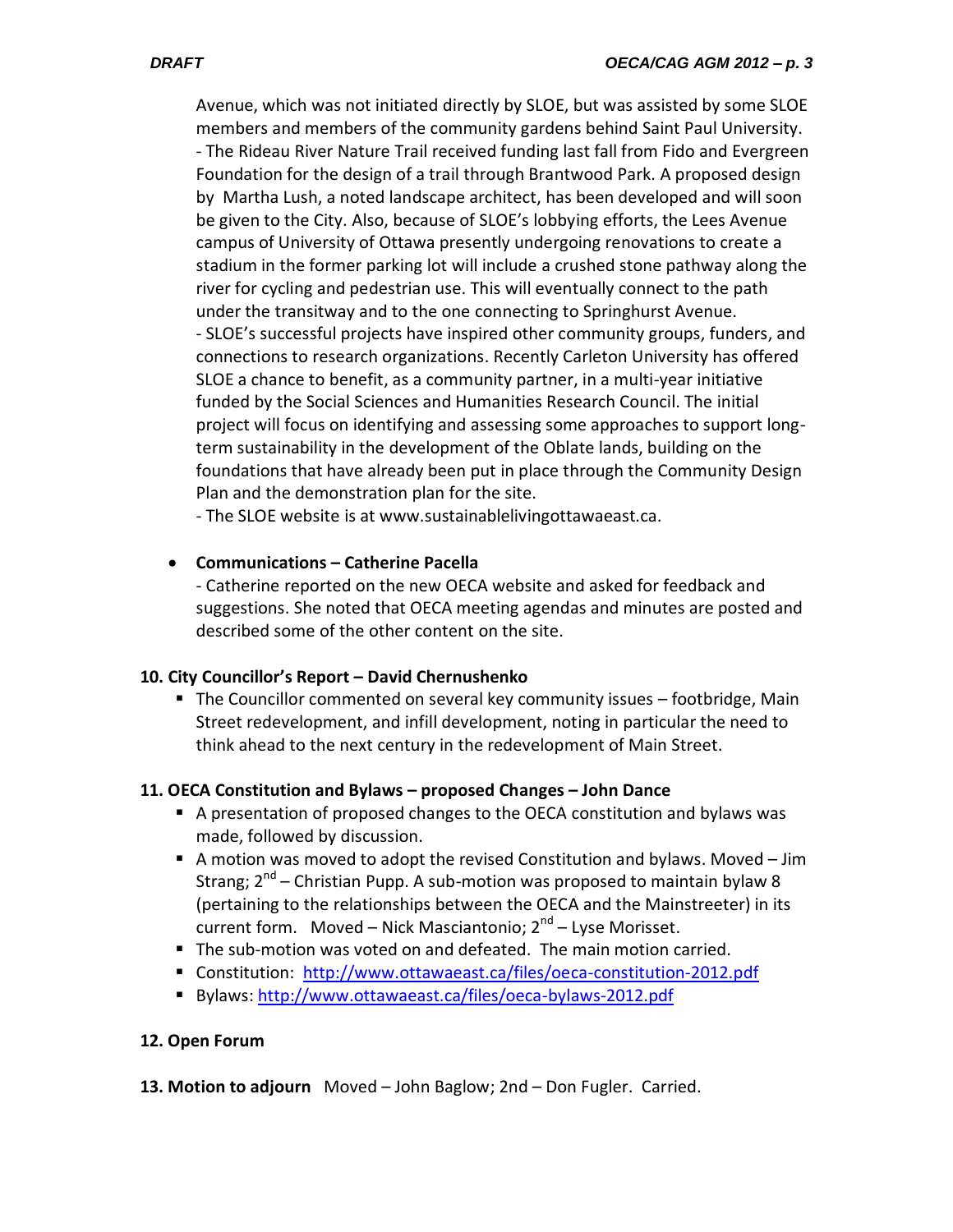## **Annex 1 – Chair's Report and Financial Report, CAG – Claire Farid**

- CAG's mandate: a voluntary, not for profit, community-based organization. We work in partnership with the City of Ottawa, to provide our community - that is Old Ottawa East with programming, recreation and special events. We strive to ensure that these events are local, affordable and of interest to a broad cross-section of the community.

-We have a volunteer board, and three staff members - Executive Director, Carol Workun, programming assistant - Megan Shoemaker and bookkeeper Ellen Ramsay.

- CAG plays a really important role in Old Ottawa East in building a strong sense of community and connectedness - both for children and adults.

- The Sandy Hill Community Health Centre has recognized the role that CAG plays, and in particular the leadership role of CAG's Executive Director Carol Workun. Carol was awarded with the Sandy Hill Community Health Centre (SHCHC) Award for Excellence in Health Promotion. The award is given annually to an individual, business or organization that promotes activities and initiatives that contribute to improving the health and wellness of our community. Carol has been involved with CAG for over ten years, first as a volunteer, and then moving into the role of Executive Director. There is no doubt that Carol is a community builder in Old Ottawa East, and that we all benefit. Congratulations Carol!

- Last year at this meeting, I reported that we had had to cancel our 2011 Valentine's skate due to lack of volunteers, and that our goal for 2011-2012, was volunteer development. I am happy to report that we have been very successful in building our volunteer base over the past year. Maureen Ward Crawford, a board member and our volunteer coordinator has worked tirelessly on this issue with Carol over the past year. All of our Special Events, such as the Valentine's Party, the Winter Party and the Main Event ran very successfully this year.

- The work of volunteers is never done, and there is always a need for help in the community. We will continue to seek volunteers for various special events and CAG activities, and we look forward to the community's continuing support.

- CAG worked with the City - and with a lot of community support - to revitalize the Fieldhouse in Brantwood Park. It continues to be a well used facility.

- We have one last addition to the Fieldhouse, which is a patio at the section of the Fieldhouse fronting on to Onslow. This will be an area for programming, but as well this will also be a place for families to come and have lunch or snack. There will be beautiful stone, including climbing rocks. This addition to the Fieldhouse could not have been possible without a generous donation of the stone by Paul Attia, a member of our community and Attia Quarries. So a big thank you to Paul and his family.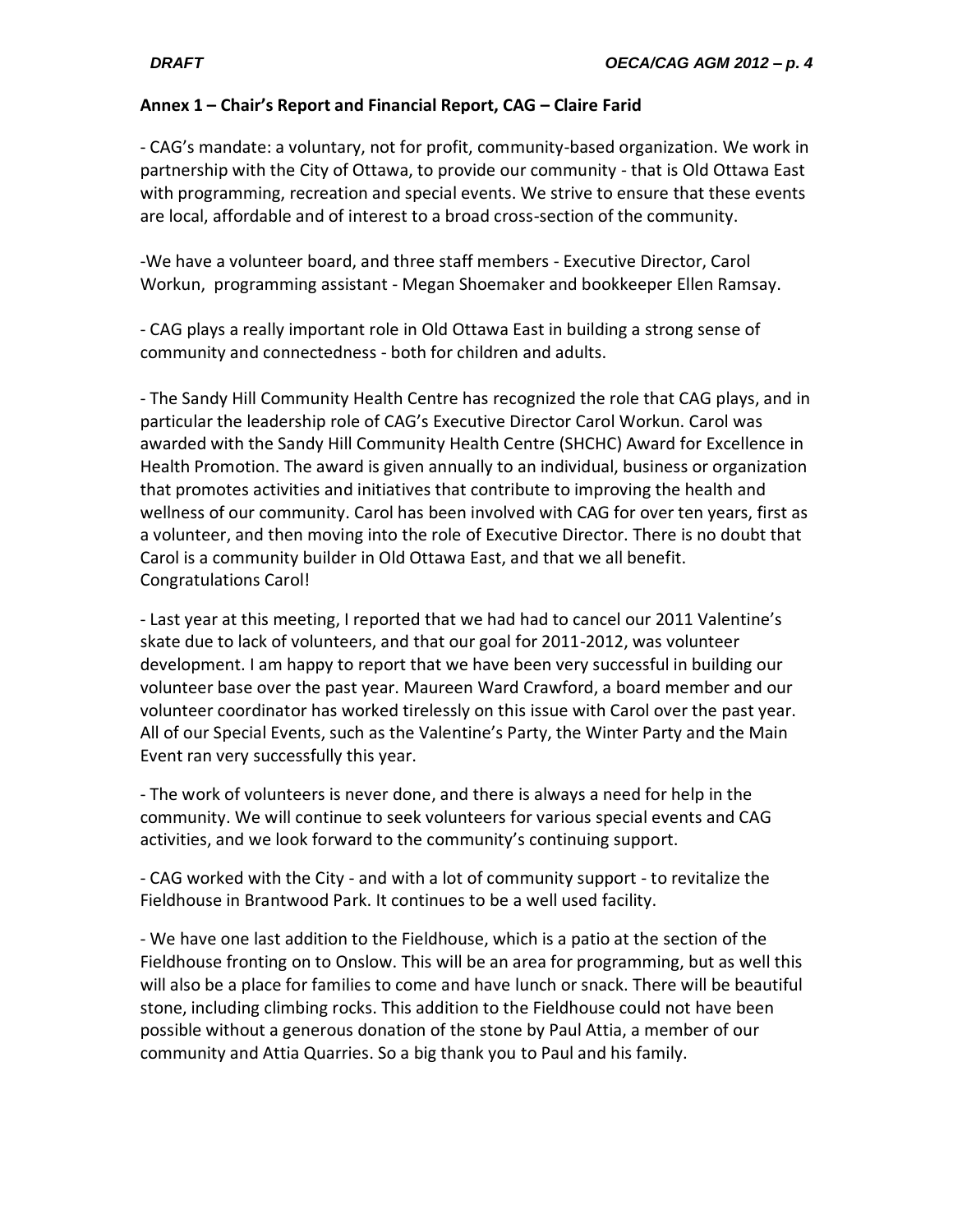- One of the other exciting developments at CAG this year is the beginning of an afterschool program that runs at the Brantwood Park Fieldhouse. When we worked to revitalize the Fieldhouse the idea of an afterschool program was in the back of our minds as one of the possible uses for this space. The program really got its genesis, however, when a group of parents in the community, approached Carol with the idea of starting the afterschool program sooner rather than later.

- Given its location in Brantwood Park, there is an emphasis on outdoor play, and we have received very positive reports from parents to date about the quality of the program. If you would like more information about the program, I would encourage you to visit our website.

- This program started in Fall 2012, because the community came to us and requested it. We would love to see more of that and we encourage you to contact us with your ideas.

- CAG offers subsidies for programming - so there are subsidies for the afterschool program, as well as for all the other programs that we offer. Other than the staff, no one knows that someone has a subsidy for a program, and we would really encourage people to come forward and request them. We would like all members of our community to feel that they can participate in our programming.

- One of the other big steps that CAG took this year was to adopt QuickBooks, small business accounting software. This has made bookkeeping much easier, and helps us to better track the finances of the organization. I would like to thank our Treasurer John Williams, Ellen Ramsey our bookkeeper as well as Carol for all the time that they have put into this project.

- And - given that we now have all of our income, expenses etc. laid out in a very detailed manner, it is a perfect time for someone to come in and take a look at our books. So - if you or someone you know has an accounting or financial background, we would love a few hours of your time to review our books! We are able to offer an honorarium for someone to do this.

- Our financial report will be posted on our website.

-Our goal for 2011-2012 was volunteer development, and our goal for 2012-2013 is to work on developing a plan for the sustainability of the organization.

-We want to ensure that we are meeting the needs of the community, identify how we could be doing better, and make sure that we are in a strong position going forward. In order to meet this goal, we will be going through a strategic planning exercise.

- Part of this will involve seeking input from the community about your needs and what types of programs and events you would like to see in Old Ottawa East. We also need to think about larger scale projects in the community - for example - there have been discussions about an expanded community centre and a skateboard park, and it would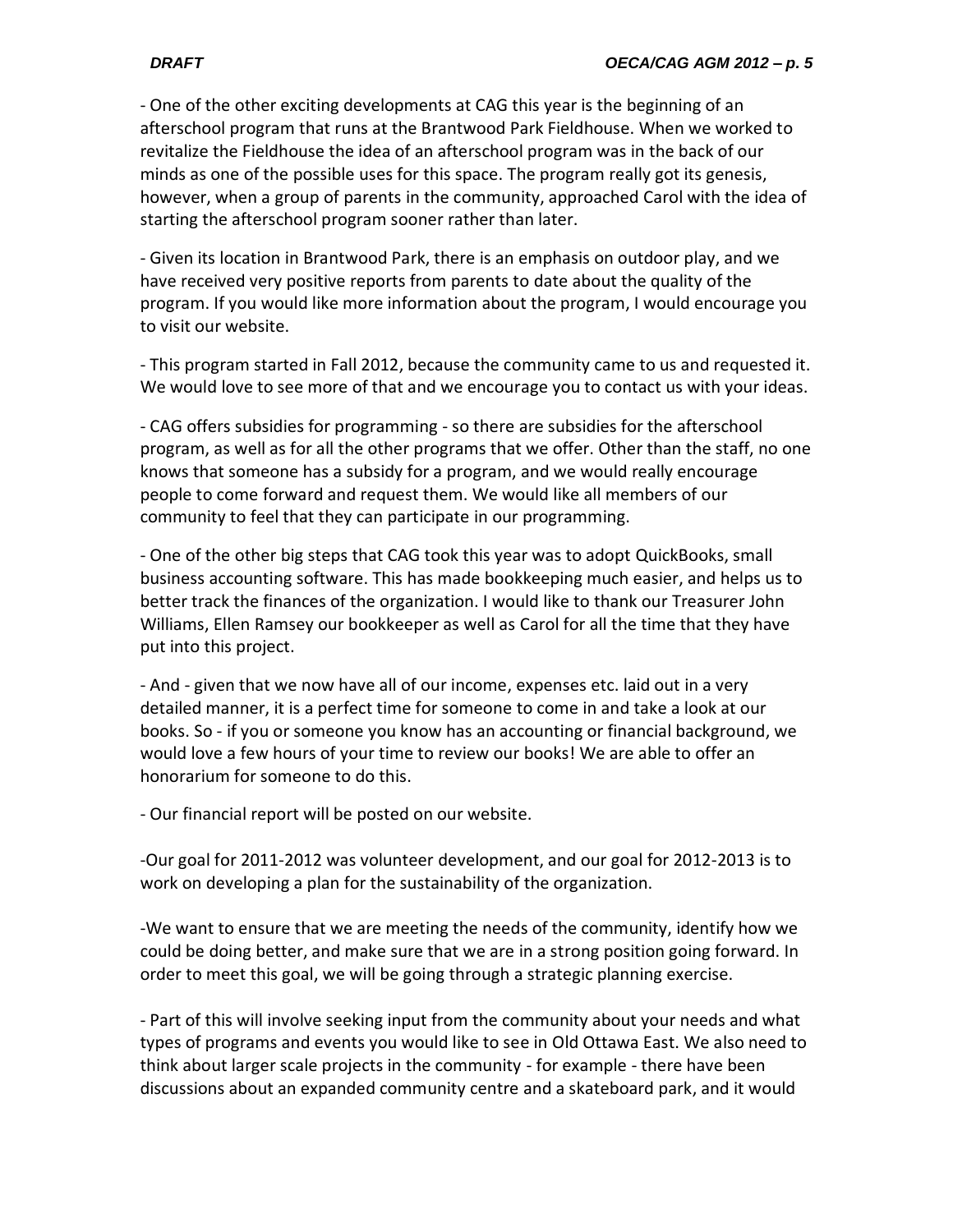be helpful for us to have sense of what the community would like to see in Old Ottawa East. So don't be surprised if you receive some kind of survey or questionnaire about these issues.

We have three outgoing members of the Board this year: Jenny Mitchell - who has been our outgoing Secretary and Fundraiser extraordinaire Cynthia Grant - who has worked on Communications for CAG.

Catherine Pacella - who has been on the Board for many years - our past Chair, and who has played a very important role in CAG's evolution.

These wonderful and dynamic women have given a lot to CAG and the Community, and they will continue to be strong contributors to our community in other capacities.

Finally, as evidence of the health of our organization, I would like point out how pleased we are that we have a full slate for the Board this year. It is as follows: Nick Masciantonio - Chair Christine Loth - Secretary Kevin Farrell - Communications Natalie Fletcher - Member at large Marina Lamonte - Member at large Claire Farid - Past Chair

John Williams - Treasurer and Maureen Ward - Volunteer Coordinator - are starting year 2 of their term on the Board.

# **CAG Financial Report**

Highlights:

- Report is for year ending 31 August 2012
- **EXT** Level of participation in programs similar to last year
- Revenues and expenses are similar to the previous year
- Overall loss of \$2551
- Quick books implemented for better tracking of operations

Operating Revenues : \$91,713

Operating Expenses: \$94,264

Operating Loss : \$2,551

Assets = bank account + cash: \$32,488

Liabilities = HST: \$1,521

Net position at year end: \$30,968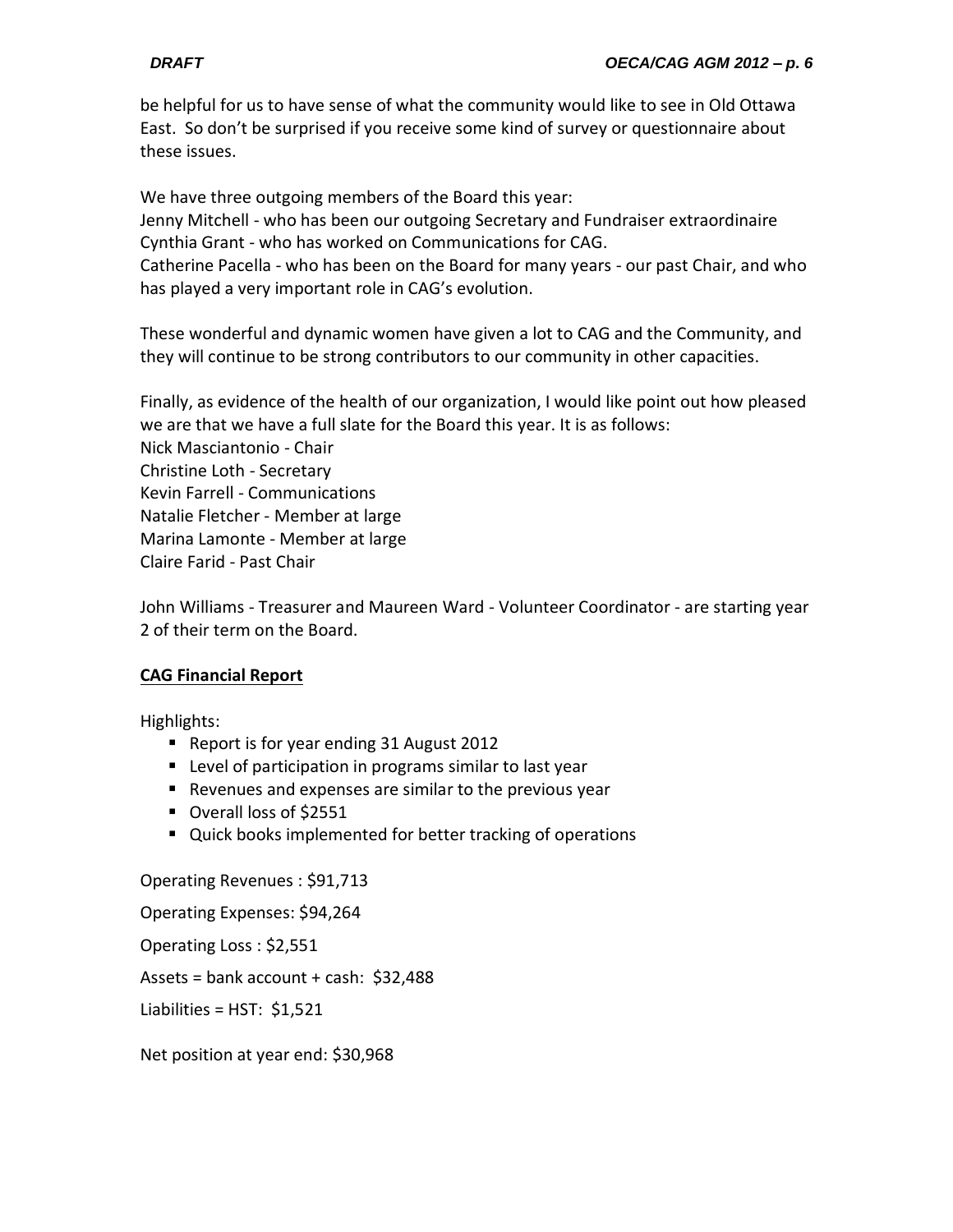# **Annex 2 – President's Report, OECA – John Dance**

## *The Association within the Community*

- Our community is diverse in terms of residential areas, institutions, businesses and community organizations - they all are very important, independent and work well with each other.

- CAG, the Mainstreeter, OOECA with its SLOE committee, and SHCHC are independent organizations but share similar goals and collaborate on various initiatives. They all make remarkable contributions: CAG with wonderful events, courses and programs; SHCHC with its many programs and support for community initiatives; and the *Mainstreeter* with its thorough coverage of the community through its new electronic versions and an ever more attractive printed newspaper.

- OOE institutions such as Les Oblats de Marie-Immaculée, Les Soeurs du Sacré-Coeur, Immaculata High School, Lady Evelyn Public School, and the many churches are fundamental to our unique community

- These institutions and 39 businesses bring many people into the neighbourhood, provide hundreds of local jobs and support the activities of the community organizations.

- That OOECA has about 500 memberships - representing about 1,000 people - speaks to the great community interest in Old Ottawa East (and the effectiveness of membership recruitment led by Barbara Hicks and Wendy McRae).

# *Accomplishments*

- *Ongoing enterprises:* the continuing success of the Main Farmers' Market, the Brantwood Rink (thanks to Cindy Courtemanche and 50 other volunteers), the existing and the new community gardens, the stewardship of the Rideau River Nature Trail, and the children's garden contribute to make our community very liveable.

*- Influencing the City:* Stephen Pope and Paul Goodkey contributed to the City's new infill bylaw - a major initiative towards making infill compatible with existing communities. They also shared their expertise with neighbours of proposed new developments and critically analysed and commented on proposed new developments.

Also, with the support of Stephen and the extensive work of association member Steve Furr, the new bylaw on digital billboards means none will be allowed in OOE, however, the battle against the proposed digital signs on the Ottawa Convention Centre is an ongoing effort. In terms of the Lansdowne Park redevelopment, we have had little influence aside from the association's participation on the Lansdowne Transportation Advisory Committee.

- *Canal Footbridge:* Support from many Ottawa Easters has contributed to considerable progress on the footbridge and locating it so that it will maximize benefits for cyclists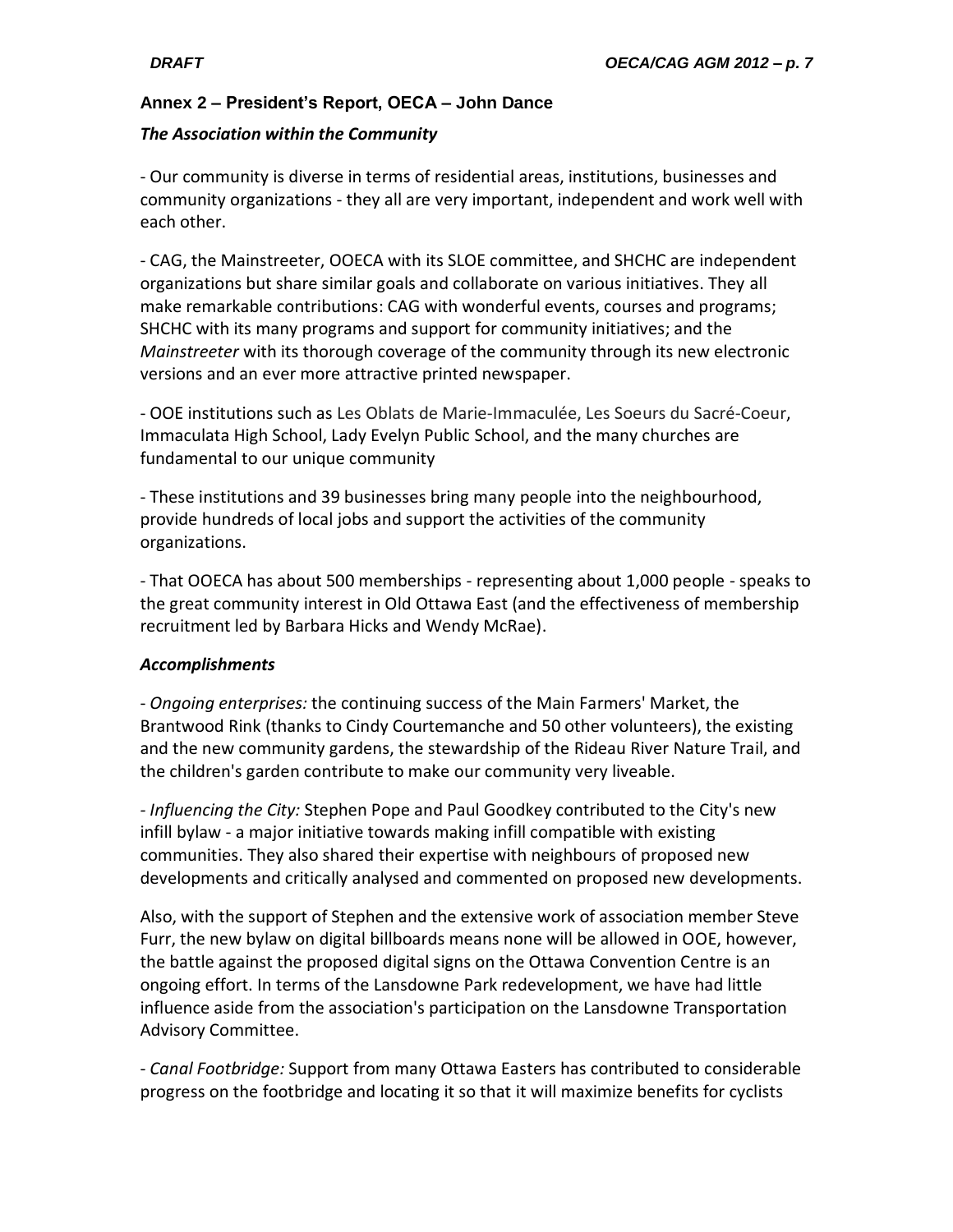and pedestrians and reduce Lansdowne parking impacts. If funding is approved by City Council, detailed design could be completed in 2013 with the potential for construction to begin the next year.

- *Rideau River Nature Trail:* A design for the pathway's route through Brantwood Park was proposed by SLOE and should go to the City over the next few months and, thanks to the efforts of Ron Rose and others, by the end of November the stretch of pathway along the river from the Queensway Bridge and past the new uOttawa stadium will be open. We'll push for the completion of the uOttawa portion of the path in 2013.

- *Communications:* OOECA has a fully functioning and lovely website, thanks to the great efforts of Catherine Pacella and her husband John Arthorne. Meeting agenda and minutes are posted as well as ongoing issues of interest to the community. Also, a community notice board, the idea of Jamie Brougham, was on display at the Main Farmers' Market every Saturday.

- *Constitution*: as will be discussed later, changes are proposed to update the association's constitution and bylaws - many thanks to Jaime Girard, Catherine Pacella, Jan Darcy, Ron Rose and Jim Strang for this laborious but necessary effort.

- *Main Street / McIlraith Bridge Rebuild*: Discussion of these major projects is very much underway with the community well represented by working group members from businesses, institutions, OOECA and other voluntary organizations including the Legion. Our challenge will be to do better than what's been done with other "rebuilds" e.g., the Glebe's section of Bank Street.

# *Other Challenges and Opportunities*

- *AVTC:* OOECA members and others continue the fight against this misconceived, redundant, costly and destructive plan that would divide our community and dump excessive traffic onto Lees and surrounding streets.

*- Implementation of Community Design Plan:* We need to ensure that the City and developers adhere to the limitations and fulfill the commitments of the City Council approved community design plan. This involves the strengthening of Main, Lees and Hawthorne and building on institutional lands

- *Compatible Development* - The character of our community and its neighbourhoods must be maintained in the face of increased pressure to over develop.

- *Community Facilities* - Following the wonderful success of rebuilding and revitalizing Brantwood Park's fieldhouse, CAG and SHCHC are rejuvenating Springhurst Park. Another initiative now under consideration is the creation of a small skateboard/BMX facility in Ballantyne Park on Hawthorne. Also, the need for additional indoor space perhaps a new community centre - remains a priority for CAG and OOECA. Thanks to the generosity of SPU, we are able to have this meeting in this excellent auditorium but it's a good thing because there is no comparable community space. Similarly, the Old Town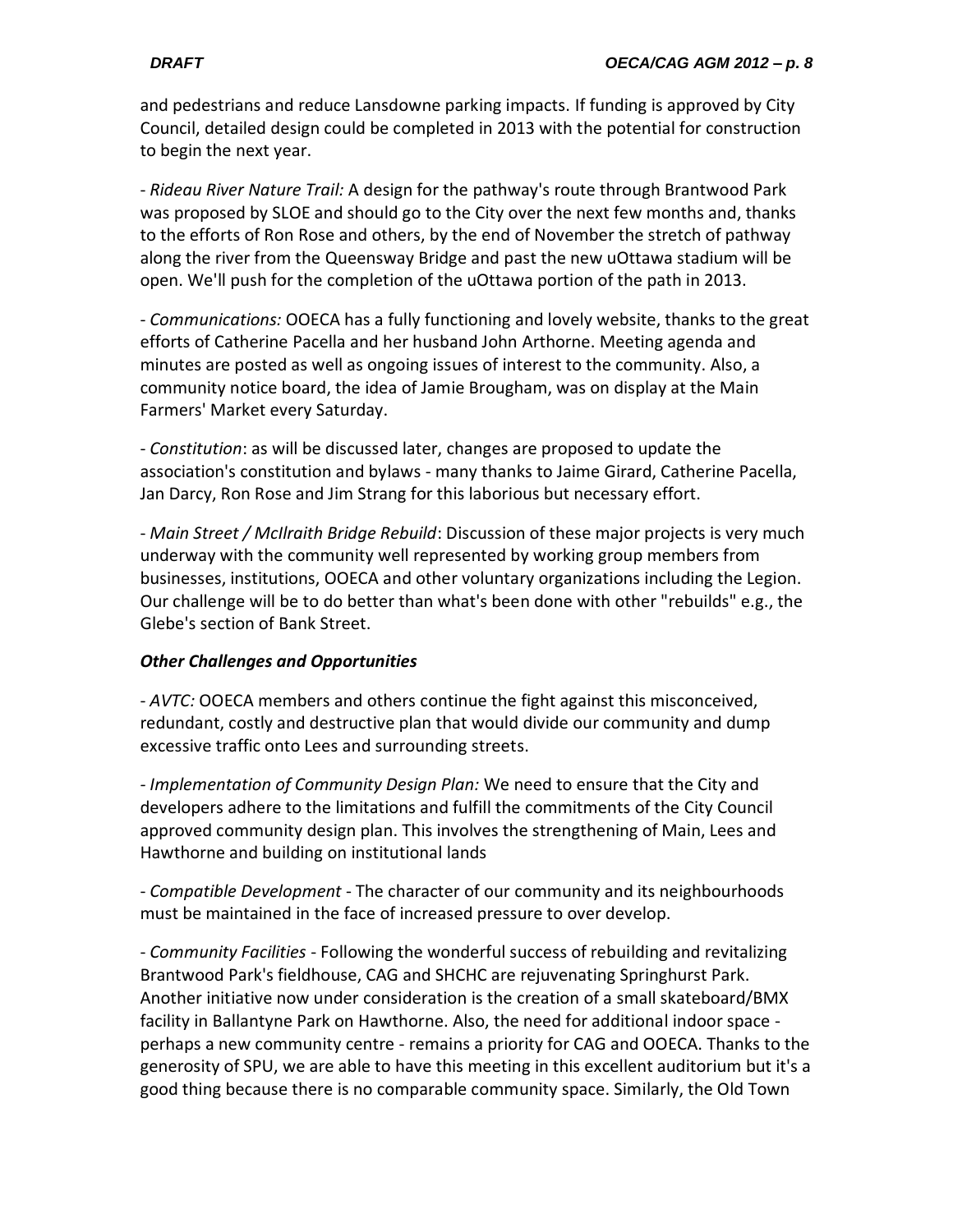Hall is a wonderful facility but woefully inadequate for the range of activities the community would like to have.

- *Community Amenities -* Through Capital Ward's "cash in lieu of parkland" the community will get new benches, sitting boulders and a notice board at Springhurst park but throughout the community there is a need for additional amenities.

*- Supporting Our Community* - In the context of looming Main Street reconstruction, businesses and the Main Farmers' Market will be challenged - they will need our patronage and that of our friends and colleagues in adjacent neighbourhoods.

- *Making our Community Organizations Work:* We need the support of people beyond those at the AGM … for the Children's and community gardens to work, to make progress on the many initiatives underway and yet to be launched, we need greater involvement of residents - and this includes more diverse representation and greater francophone participation.

## *Conclusion*

- Ours is a remarkable community in a wonderful location with a proud history and great potential for the future … we need to work hard to ensure the community is sustainable, liveable, enjoyable, healthy and vibrant.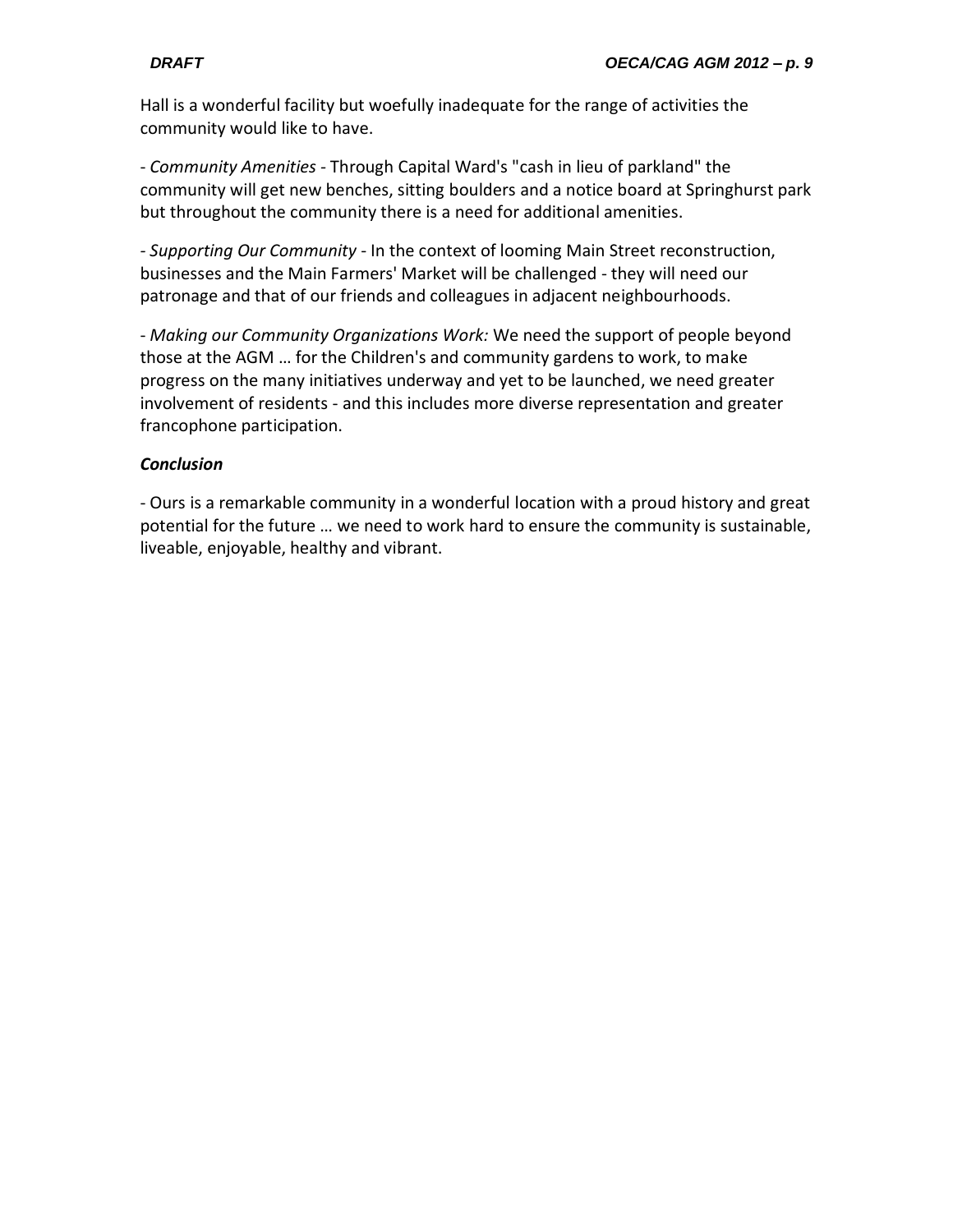### **Annex 3 – Treasurer's Report, OECA – Don Fugler**

This is the Treasurer's report for the OECA presented at the Annual General Meeting, 13 November 2012. All OECA banking takes place at the TD-Canada Trust branch at Pretoria Bridge. There were five subaccounts included in the OECA account, where the OECA takes care of banking for subgroups or committees within the Association. Figures are valid as of 22 October 2012 (but include two cheques reissued on October 24).

A) The Ottawa East Community Garden at Saint Paul started this fiscal year with a balance of \$1992.97 and ended with a balance of \$854.72. Their revenue was derived from membership fees. Expenses included garden supplies and soil testing.

B) The account for the Lees Avenue Community Garden was zero for most of the year. This garden spent \$755.87 in supplies and then the residual funds, \$5344.13, were returned to the granting agency last November. The OECA account has not been used since 2011 for the Lees Avenue Garden.

C) The Ottawa East Main Farmers' Market had a residual balance of \$292.00 at the start of the fiscal year and did not use these funds. Their banking has been separate from the Community Association for some time. These residual funds were offered to that organization. The Market Board has just indicated that they will not be asking for return of those funds, so this amount is now \$0.

D) Citizens for Healthy Communities (CHC) is a multi-community group which coordinated resistance to the Alta Vista Parkway. There was no movement in this account during the past year except for a domain registry fee. The residual amount for the CHC is \$35.27.

### E) Ottawa East Community Association – 2010/2011

For the OECA, there was a record income of \$2007.10 from the sale of OECA memberships. The Main Event made a net profit this year of \$812.75, up from what we made last year. The other major OECA expenses were the costs of web hosting and other internet expenses, rental costs and food for various events, and photocopying and supplies for event publicity and the membership drive. The OECA started with a total of \$8242.59 in October 2011 (mis-stated as \$7951.94 in the 2011 Treasurer's Report, the change due to uncashed cheques) and ended in October 2012 with a balance of \$10,422.66. The money collected from the sale of memberships covered the day-to-day expenses of the OECA (rentals, supplies, and web costs). Without major extraordinary expenses in 2011/2012, the account increased significantly.

| Item                                | Income $(\$)$ | Expenses $(\$)$ | Totals $(\$)$ |
|-------------------------------------|---------------|-----------------|---------------|
| OECA account October 2011           |               |                 | 8242.59       |
| Memberships sold                    | 2007.10       |                 |               |
| CD <sub>s</sub> sold                | 0             |                 |               |
| Residual market funds ceded to OECA | 292.00        |                 |               |
| Repayment of meeting expenses by    | 170.43        |                 |               |
| others                              |               |                 |               |
| Room rentals/meeting supplies       |               | 557.11          |               |
| Bank charges                        |               | $\theta$        |               |
| Web expenses                        |               | 287.59          |               |
| FCA membership                      |               | 30.00           |               |
| Banking adjustment                  | 0.30          |                 |               |
| Main Event revenue                  | \$1506.75     |                 |               |
| Main Event expenses                 |               | 694.00          |               |
| Photocopying and supplies           |               | 227.81          |               |
|                                     |               |                 |               |
| Total (as of 22 October 2012)       | 3976.58       | 1796.51         | 10422.66      |